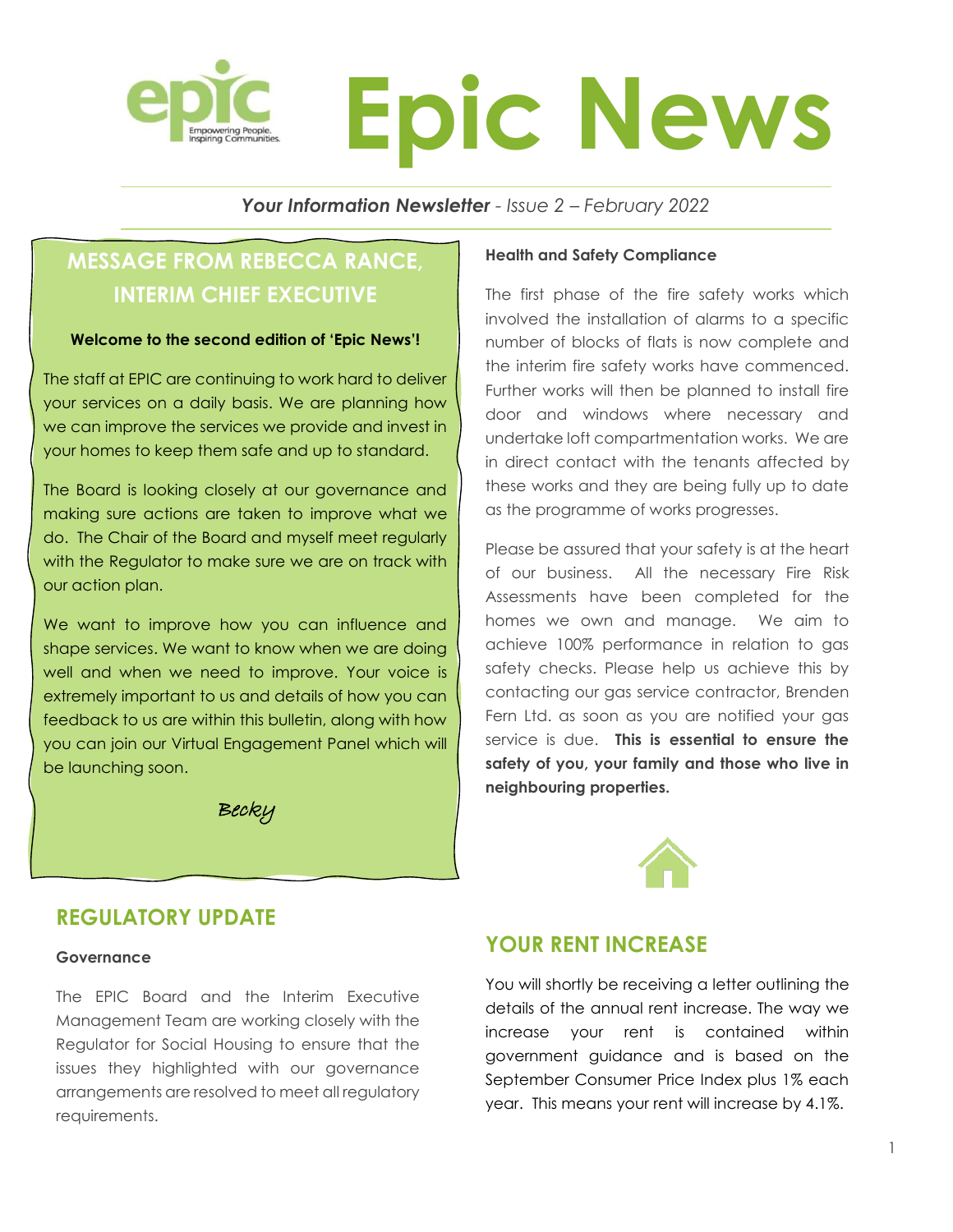### **Your rent includes:**

- A charge to cover the cost of managing and maintaining your home.
- Service charges (where applicable) for any communal facilities or services.
- Buildings insurance, to cover the structure, fixtures and fittings of your home.

### **Your rent does not include:**

- Insurance for the contents of your home and your personal belongings – this is your responsibility
- Utilities such as water, gas and electricity
- Council tax

If you're struggling to pay your rent, please contact us straight away as we want to help. We can offer you support to manage your finances and with welfare benefits or we may refer you to support agencies. We can also agree a payment plan with you to help you pay your rent and stop you building up arrears. Admitting you are struggling and getting help is an important first step towards resolving any debt problems.



The following organisations offer **FREE** advice:

### **Citizen's Advice:**

https://www.citizensadvice.org.uk/debt-andmoney/ **Debt helpline**: [0800 240 4420](tel:08002404420)

### **Step Change:**

https://www.stepchange.org/ **Call:** [0800](tel:+448001381111) 138 [1111](tel:+448001381111)

### **National Debt Line:**

https://www.nationaldebtline.org/ **Call**: 0808 808 4000

You may also be aware that the **cost of living is increasing.** In February, Ofgem announced the energy price cap will rise by £693 from April.

**Why has it increased?** The wholesale price of gas in January 2022 was almost four times higher than in early 2021, with large rises since summer 2021. Limited stocks of natural gas and supply constraints have also driven prices higher.

**The impact:** The increase will cause bills for the average customer to rise to £1,971, with those on prepaid rising by £708 to £2,107.

**If you feel that you are going to be impacted, please do get in touch with us or contact one of the 'free advice' organisations listed above.**



This is one of four consumer standards that registered providers of social housing must comply with. It relates to quality of accommodation and repairs & maintenance. Health & safety is a key element of this. We want to ensure that your home is maintained to a decent standard and meets the standards of design and quality that applied when your home was built. EPIC has developed its own 'Your Home Standard' which ensures we meet the regulatory standard set out by the regulator.

# **REPORTING A REPAIR**

You can visit our website and complete an online form: https://epichousing.co.uk/managemy-home/report-a-repair/

### or call **01782 252575**.

Or email: [mailbox@epichousing.co.uk](mailto:mailbox@epichousing.co.uk)

If your repair is an emergency, please call **0800 6940434.**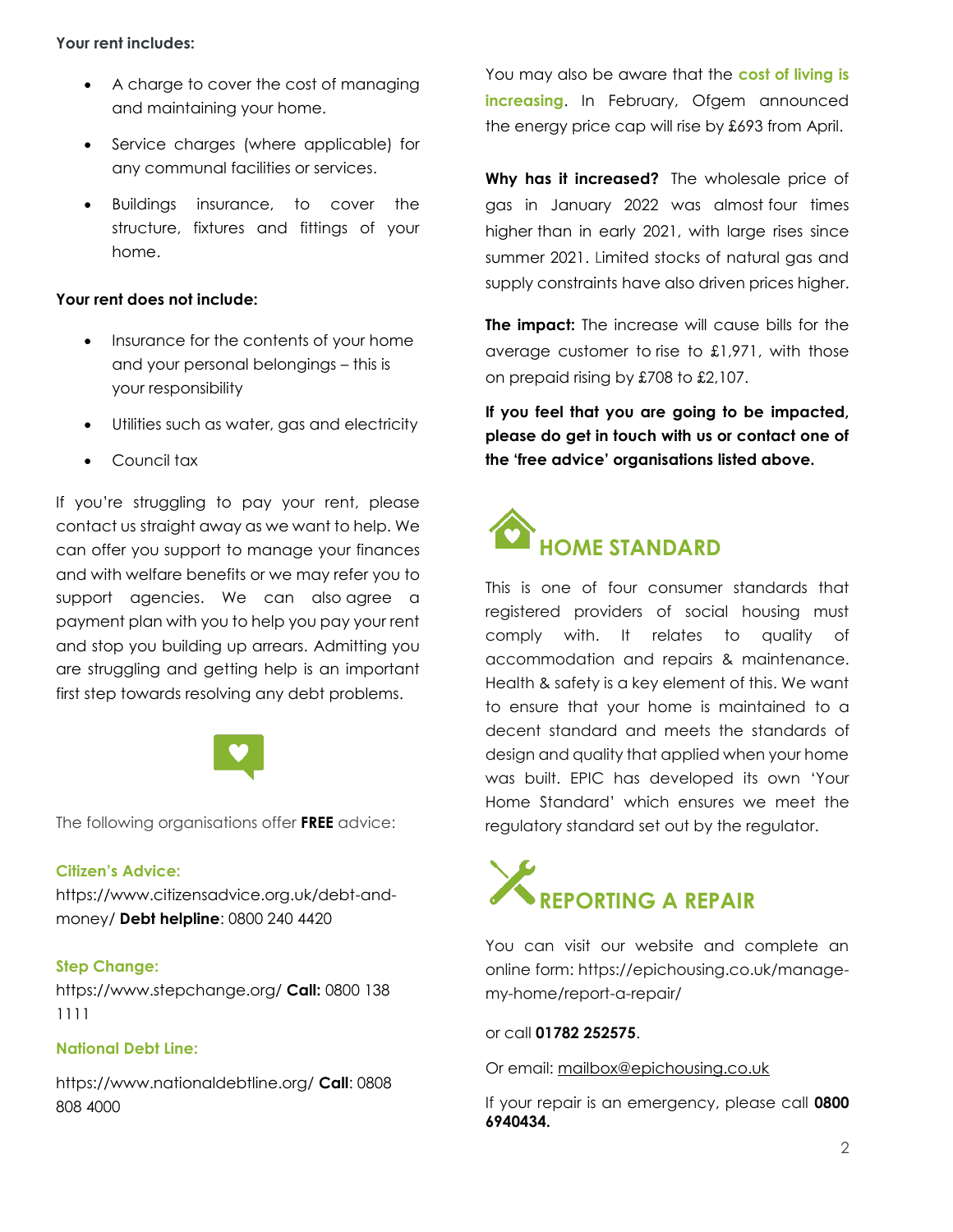## **STAYING SAFE IN YOUR HOME IN THE EVENT OF A FIRE**

### **REMINDER** –

### **Things to do to keep yourself and others safe:**

- If you live in a house, **make an escape plan** with your family.
- **Evacuate** your home/building if you hear a **smoke detector or fire alarm**, or if you see smoke or fire.
- If you live in a block of flats, make sure you know where your **nearest exit** is and be clear about your quickest escape route from your home/building.
- Make sure you and your family are familiar with the instructions on the **Fire Action Notice** for your building if you live in a black of flats.
- **Do not take risks** or attempt to fight a fire. Do not return to your home/building for any reason until authorised to do so by the Fire and Rescue Service or an EPIC representative.

### **FIRE SAFETY ADVICE**

- Keep your escape routes clear and do not store belongings, including mobility scooters, in stairwells and corridors. **We have zero tolerance to items left in communal areas.**
- Never leave appliances such as cookers, tumble dryers, heaters or fires switched on when you are either asleep or out of your home.
- Never place flammable items (e.g. clothes, paper) near to or covering storage heaters, stove tops or gas/solid fuel fires.
- Take extra care when you are cooking.
- Never prop open or remove the closing mechanism from the front entrance door to a flat.
- Test the smoke detectors in your home every week.

**Please contact us if you have any concerns in relation to fire safety.**

### **MEET EPIC'S BOARD MEMBERS**

EPIC's Board is responsible for:

- Setting the strategic direction of Epic Housing and ensuring we meet all the regulatory requirements;
- Setting and agreeing financial plans and monitoring the financial health of the organisation;
- Managing and monitoring risk;
- Taking an overview of operational performance.



**Stephen Funnell, Chair of the Board** - Stephen has been an elected Councillor for Bentilee and Ubberley for the last six and a half years. He also chairs the City Council's Housing, Growth and Development Overview and Scrutiny Committee.



housing sector. He has 15 years' experience in consulting and has also held senior operational roles and **Peter Lunio, Vice Chair** - Peter is currently joint owner of a advisory consultancy specialising in the social several Non-Executive roles; he is Vice-Chair for Citizens Advice Bureau, and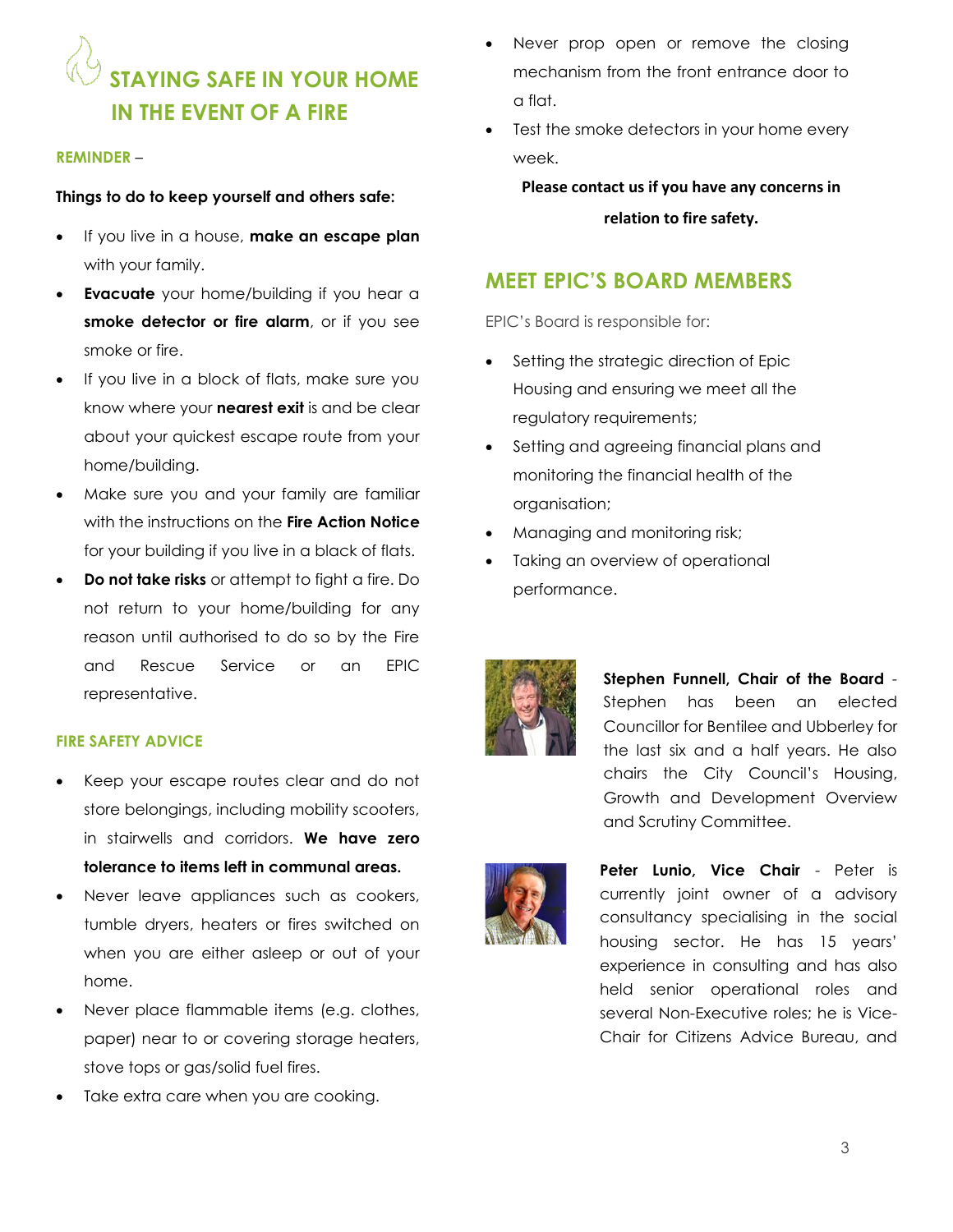

**Aman Jhawar** - (New Board Member) - Aman has been in the social housing sector of 15 years; and currently works for Orbit Group. The common values shared between EPIC and Orbit persuaded Aman to join EPICs Board and he will offer his best to ensure that tenants are put at the heart of what



**Rob Emery** - (Board Member – Local Authority Representative) – Worked in social housing for over 40 years – currently the Strategic Manager for Housing Management at the City Council and has held senior management roles at Housing Associations and Councils around the Country.

**Andy Milroy** – Andy is a retired housing professional, having worked in housing for 35 years. The last 23 years were spent at Stoke Council, where he undertook a variety of operational and strategic roles. Andy has a wide knowledge of housing matters and is committed to ensuring we provide the best quality



**Rachel Challinor** - (New Board Member and Chair of the Boards Recovery Working Group) - Rachel works for Longhurst Group and is responsible for Governance and Compliance. Rachel has worked in the housing sector for 11 years. Rachel lives locally and has a passion for the area and communities.



**Dave Newmarch** - (New Board Member) – Dave has been leading and delivering housing services and related support for 29 years. He is committed to delivering services which meet the needs of the most vulnerable members of society. He is currently Corporate Services Director at Framework Housing.



**Robert Kent** – Robert is retired and for over 35 years worked as a risk manager/internal Auditor for several varied organisations including housing associations. His role has been to review and provide advice and assurance on organisational control arrangements.

housing services for tenants.

**Nicholas Leggett** – Nicholas is a Rector of a group of churches near to Banbury he has now been in Holy Orders for 20 years. He has served on several boards over the last 20 years and has also chaired a number of audit, Finance, remuneration and nominations committees. His board work has covered three sectors of Health, Housing and Education. He is also a chaplain for the Army Cadet Force.



**Colin Small** - (New Board Member) - Finance Director in the housing sector, with over 30 years direct experience, with Company Secretary and Human Resources responsibilities also. Also, a portfolio holder of a number of Board memberships, with three currently. Colin is very much looking forward to helping Epic achieve its goals.

**Juliet Powell** – Juliet, a Chartered member of IOSH, is our tenant representative and is eager to help put forward the resident's point of view while bringing a strong H&S knowledge base to the Board. She is also a trustee of a local animal rescue charity.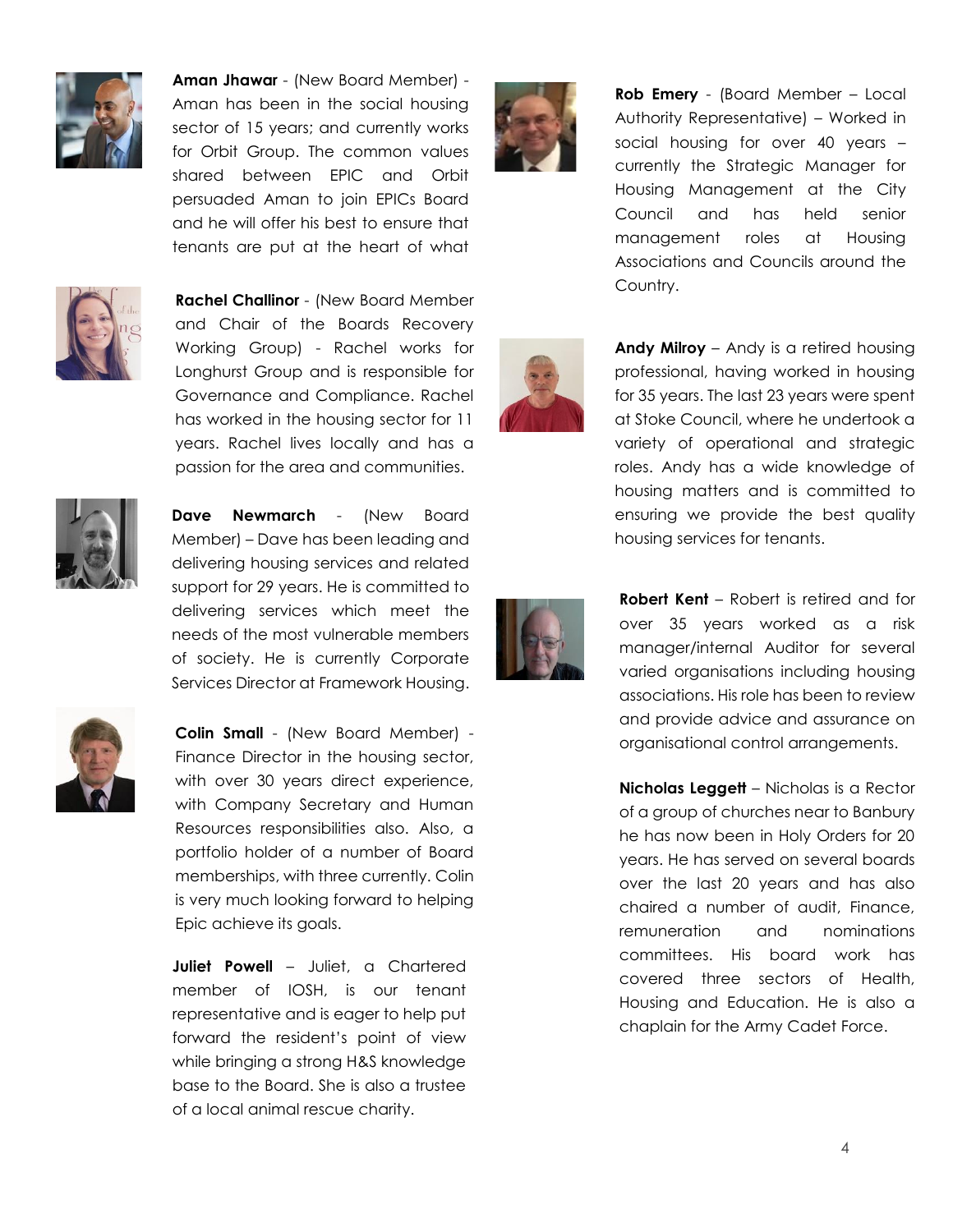| V L N S A C E W B V |  |  |  |     |   |               |
|---------------------|--|--|--|-----|---|---------------|
| L H L Y W T U L     |  |  |  | - Т |   | <b>SPRING</b> |
| N G H H U P O I C W |  |  |  |     |   |               |
| K T H V S A G W L G |  |  |  |     |   | <b>ALIVE</b>  |
| F T C J E N A A C K |  |  |  |     |   | CI FAN        |
| OII B C I R R X D   |  |  |  |     |   | <b>RAIN</b>   |
| D M P A C M A M J   |  |  |  |     | O | <b>TIME</b>   |
| R E M U R X I E V T |  |  |  |     |   | <b>TULIP</b>  |
| F G C L E A N T V Y |  |  |  |     |   | WARM          |
| B C A L I V E M U   |  |  |  |     |   |               |
|                     |  |  |  |     |   |               |



If a member of our team is due to visit you, or if you have a contractor booked in for a repair, please inform us if you develop any Covid symptoms or have tested positive.

The main symptoms are a **high temperature, a new, continuous cough or a loss or change to pur sense of smell or taste**. The NHS website is helpful if you are unsure or need to book a test.

**PUZZLE CORNER** PLEASE PLEASE PLEASE PLEASE PLEASE PLEASE PLEASE PLEASE PLEASE PLEASE PLEASE PLEASE PLEASE PLEASE PLEASE PLEASE PLEASE PLEASE PLEASE PLEASE PLEASE PLEASE PLEASE PLEASE PLEASE PLEASE PLEASE PLEASE PLEASE PLE all Government Covid guidance and will let you know of any changes to our service.



If you are interested in being involved in our **Tenant Virtual Engagement Forum's**, please get in touch: [mailbox@epichousing.co.uk](mailto:mailbox@epichousing.co.uk) / 01782 252575

Your 'voice' is extremely important to us. We would love to hear your views.

# **HOW ARE WE DOING?**

If you are unhappy about the service you have received please let us know and we will do our best to resolve your issue as soon as possible. We value customer feedback **(including complaints)** and use it to drive service improvements.

You can give us feedback on any of our services anytime:

**Online** [\(www.epichousing.co.uk\)](http://www.epichousing.co.uk/)

**By phone** 01782 252575

Or feel free to drop us a **letter:**

EPIC, 141/141 Ubberley Road, Bentilee, Stoke-on-Trent, ST2 0EF or **email** [mailbox@epichousing.co.uk](mailto:mailbox@epichousing.co.uk)